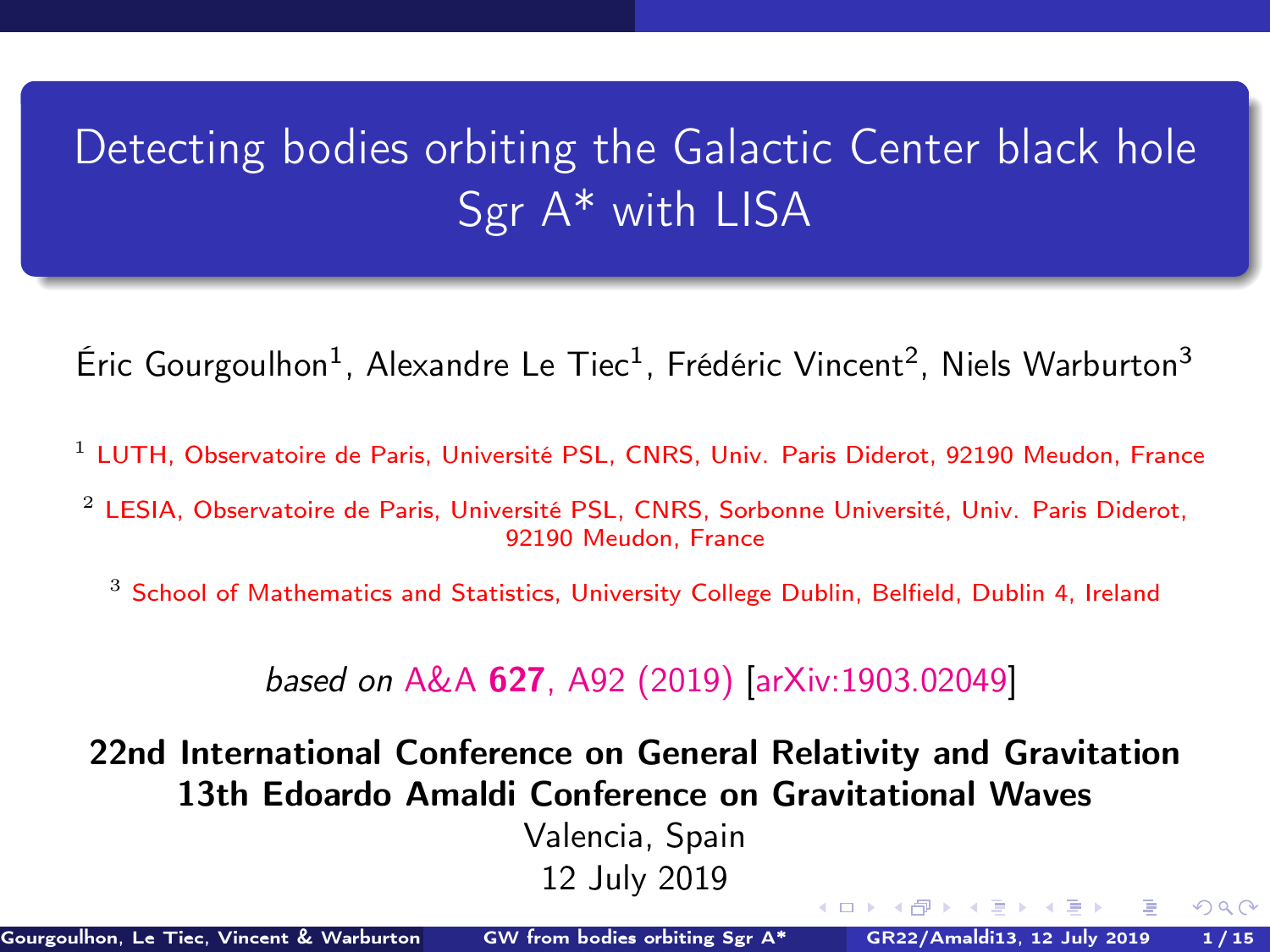# <span id="page-1-0"></span>GW frequencies from circular orbits around Sgr A\*

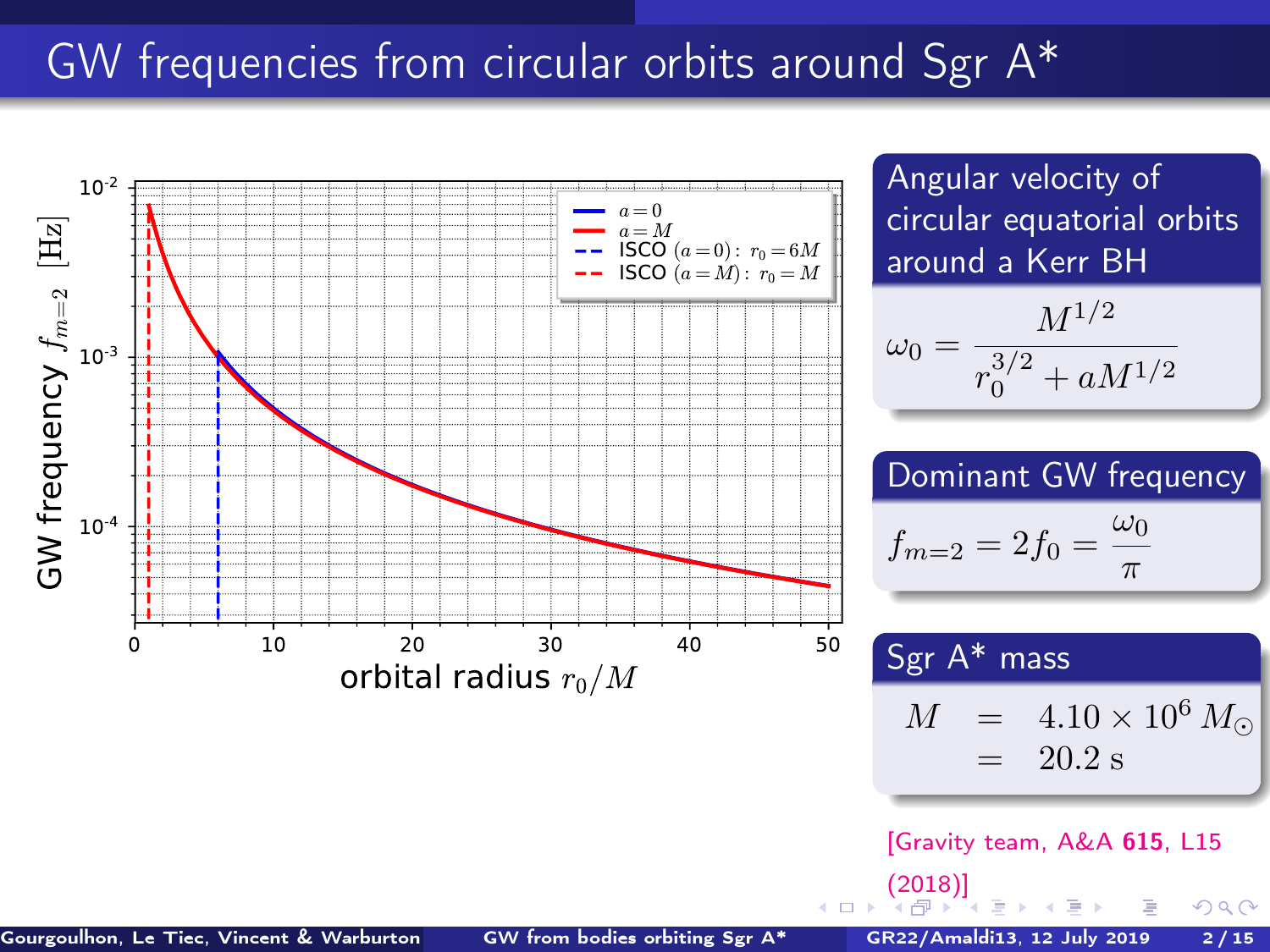# <span id="page-2-0"></span>GW frequencies from circular orbits around Sgr A\*

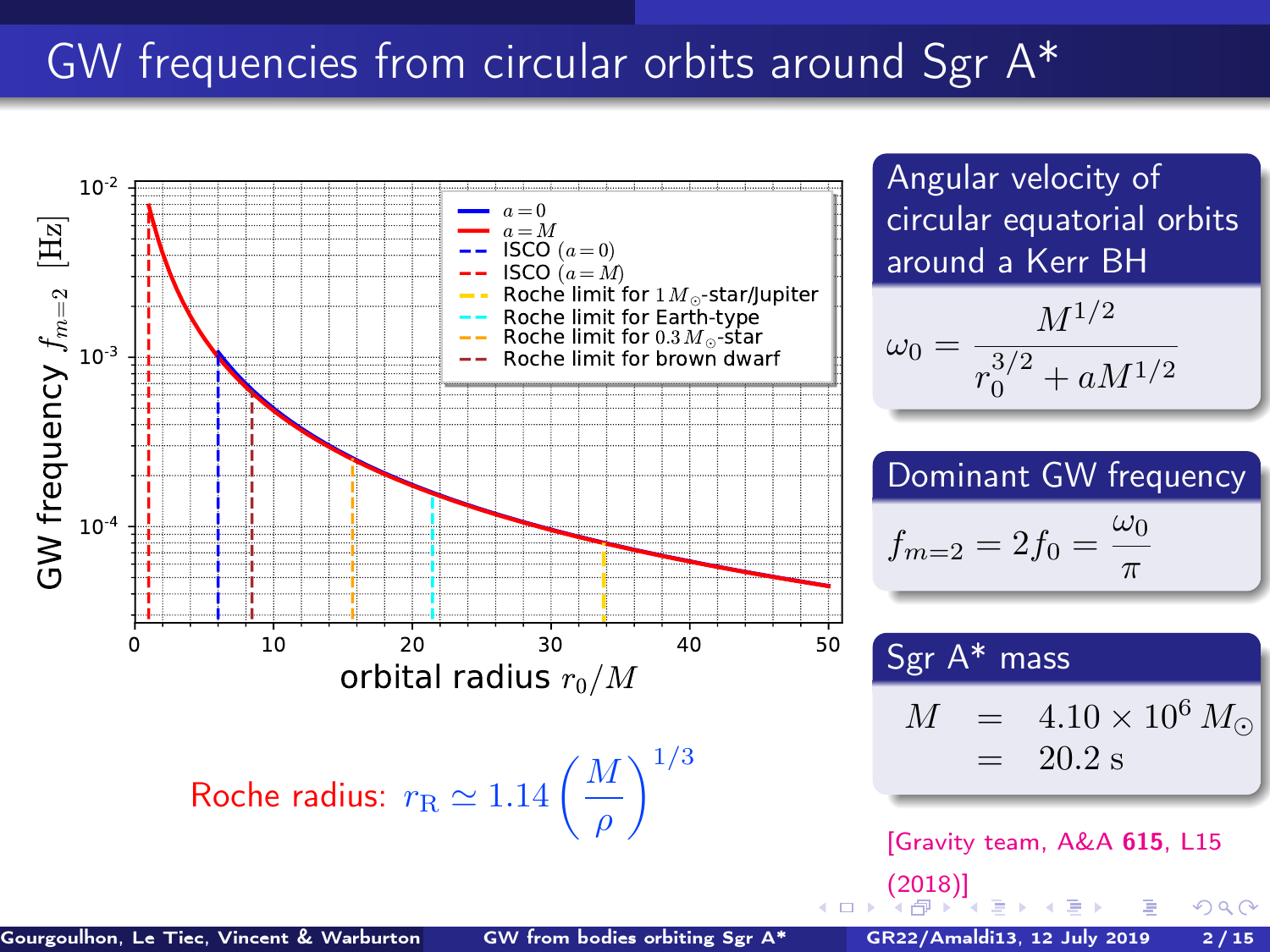# <span id="page-3-0"></span>Frequencies of Sgr A\* close orbits are in LISA band



ISCO for  $a = M$ :  $f_{m=2} = 7.9$  mHz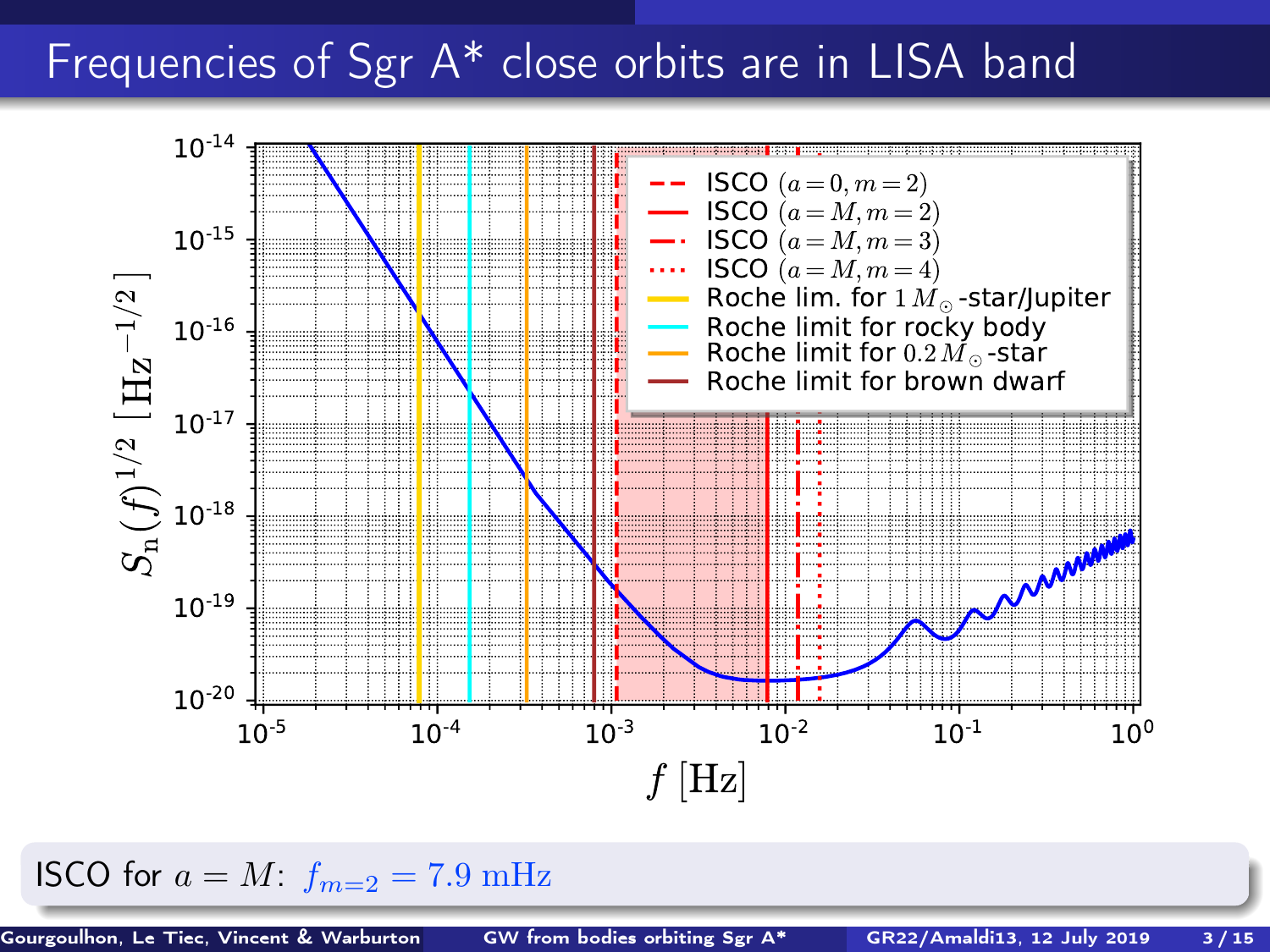# <span id="page-4-0"></span>Frequencies of Sgr A<sup>\*</sup> close orbits are in LISA band



ISCO for  $a = M$  $a = M$ :  $f_{m=2} = 7.9 \text{ mHz} \leftarrow$  $f_{m=2} = 7.9 \text{ mHz} \leftarrow$  $f_{m=2} = 7.9 \text{ mHz} \leftarrow$  coincides wit[h L](#page-3-0)I[SA](#page-5-0) ma[x.](#page-0-0) [sen](#page-22-0)[sit](#page-0-0)[ivi](#page-22-0)[ty!](#page-0-0)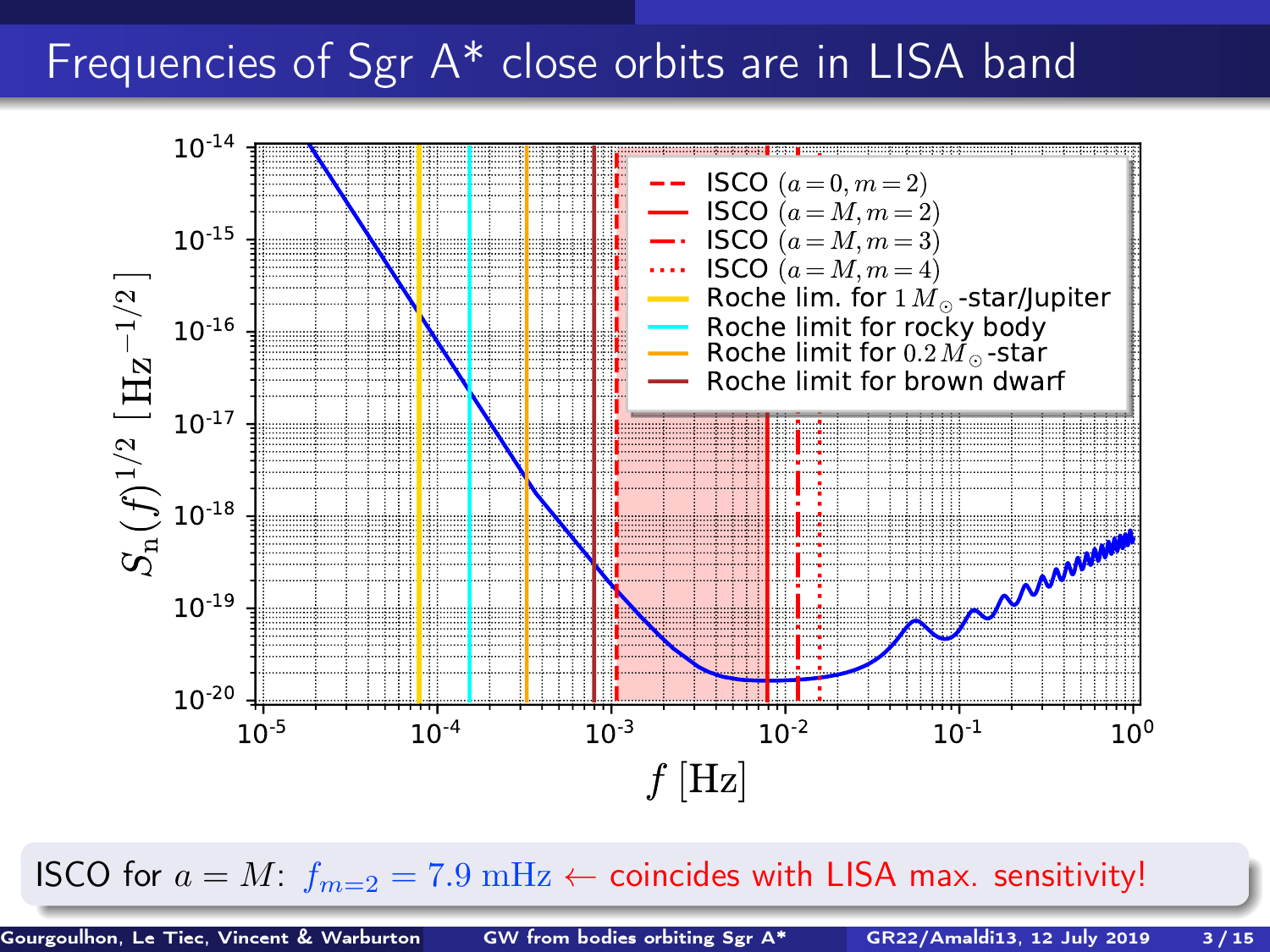# <span id="page-5-0"></span>Previous studies of Sgr A\* as a source for LISA

- Freitag (2003) [ApJ 583[, L21\]](https://doi.org/10.1086/367813): GW from orbiting stars at quadrupole order; low-mass main-sequence (MS) stars are good candidates for LISA
- Barack & Cutler (2004) [PRD 69[, 082005\]](https://doi.org/10.1103/PhysRevD.69.082005):  $0.06M_{\odot}$  MS star observed  $10^6{\rm yr}$ before plunge  $\Rightarrow$  SNR = 11 in 2 yr of LISA data  $\Rightarrow$  Sgr A\*'s spin within  $0.5\%$  accuracy
- $\bullet$  Berry & Gair (2013) [\[MNRAS](https://doi.org/10.1093/mnras/sts360) 429, 589]: extreme-mass-ratio burst (single periastron passage on a highly eccentric orbit)  $\implies$  GW burst  $\implies$  LISA detection of  $10M_{\odot}$  for periastron  $< 65M$ ; event rate could be  $\sim 1 \,\mathrm{yr}^{-1}$
- Linial & Sari (2017) [\[MNRAS](https://doi.org/10.1093/mnras/stx1041) <sup>469</sup>, 2441]: GW from orbiting MS stars undergoing Roche lobe overflow  $\implies$  detectability by LISA; possibility of a reverse chirp signal (outspiral)
- Kühnel et al.  $(2018)$  [\[arXiv:1811.06387\]](https://arxiv.org/abs/1811.06387): GW from an ensemble of macroscopic dark matter candidates orbiting Sgr A\*, such as primordial BHs, with masses in the range  $10^{-13} - 10^3$   $M_{\odot}$
- Amaro-Seoane (2019) [\[arXiv:1903.10871\]](https://arxiv.org/abs/1903.10871): Extremely Large Mass-Ratio Inspirals  $(X-MRI) \Longrightarrow$  brown dwarfs orbiting Sgr A\* should be detected in great numbers by LISA:  $\sim 20$  in band at any time  $290$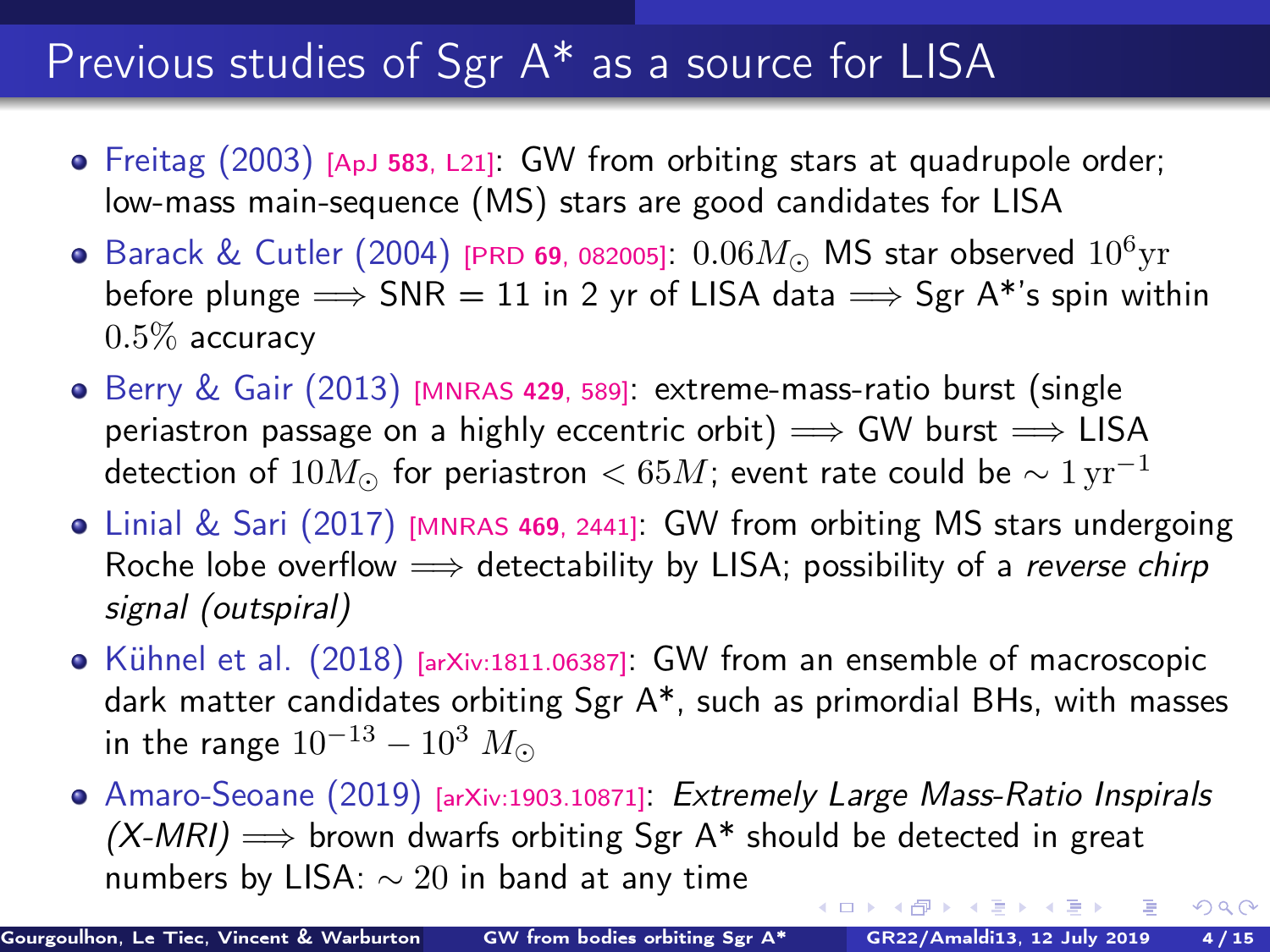All previous studies have been performed in a Newtonian framework (quadrupole formula). Now, for orbits close to the ISCO, relativistic effects are expected to be important.

- $\implies$  we have adopted a fully relativistic framework:
	- Sgr A\* is modeled as a Kerr BH and GW are computed via the theory of perturbations of the Kerr metric
	- **•** tidal effects are evaluated via the theory of Roche potential in the Kerr metric developed by Dai & Blandford (2013) [\[MNRAS](https://doi.org/10.1093/mnras/stt1209) <sup>434</sup>, 2948]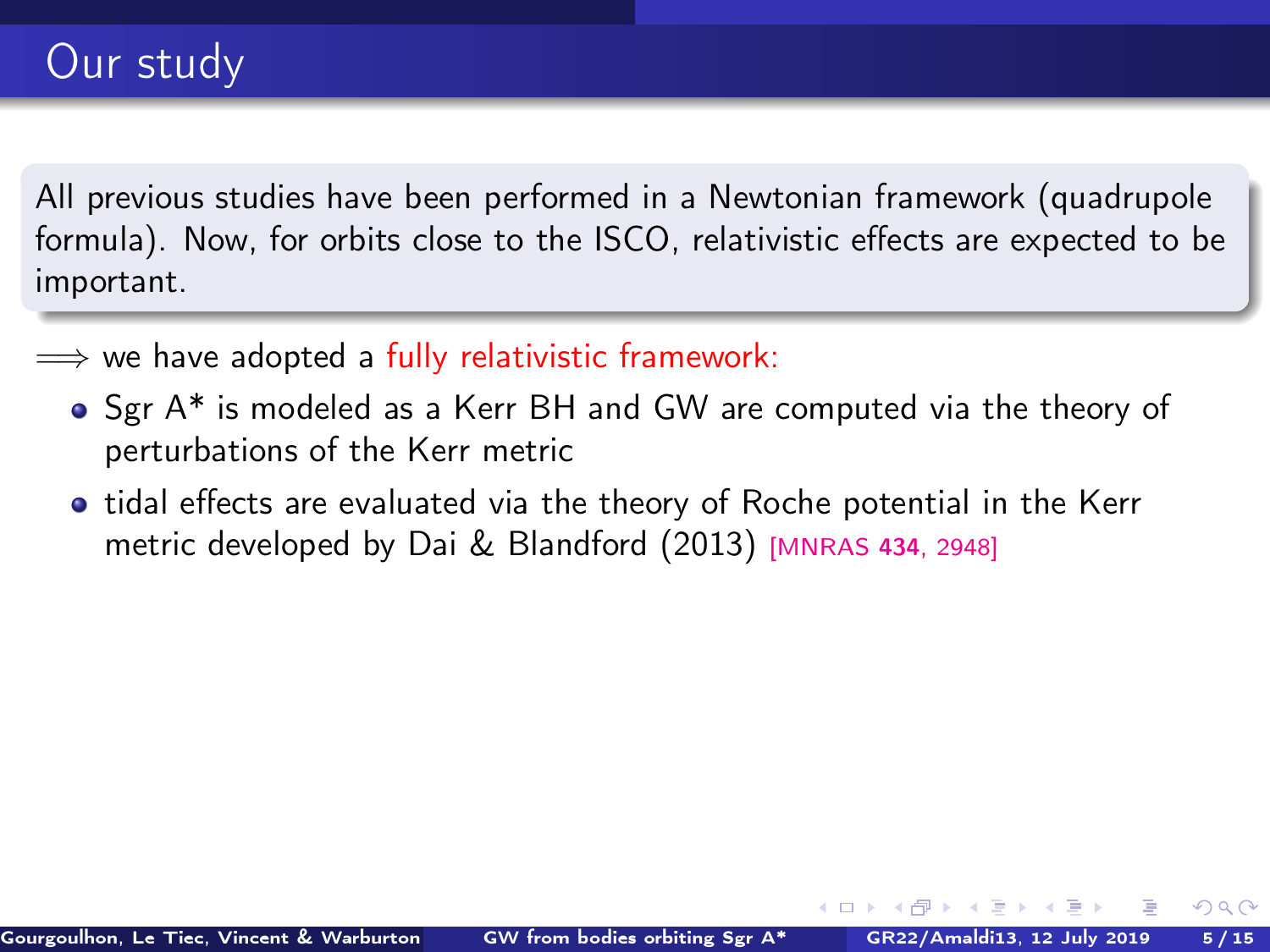All previous studies have been performed in a Newtonian framework (quadrupole formula). Now, for orbits close to the ISCO, relativistic effects are expected to be important.

- $\implies$  we have adopted a fully relativistic framework:
	- Sgr A\* is modeled as a Kerr BH and GW are computed via the theory of perturbations of the Kerr metric
	- tidal effects are evaluated via the theory of Roche potential in the Kerr metric developed by Dai & Blandford (2013) [\[MNRAS](https://doi.org/10.1093/mnras/stt1209) <sup>434</sup>, 2948]

Limitation: circular equatorial orbits; valid for

- inspiralling compact objects arising from the tidal disruption of a binary (zero-eccentricity EMRI)
- main-sequence stars formed in an accretion disk
- compact objects resulting from the most massive of such stars
- $\bullet \sim 1/4$  of the population of brown dwarfs studied by Amaro-Seoane (2019)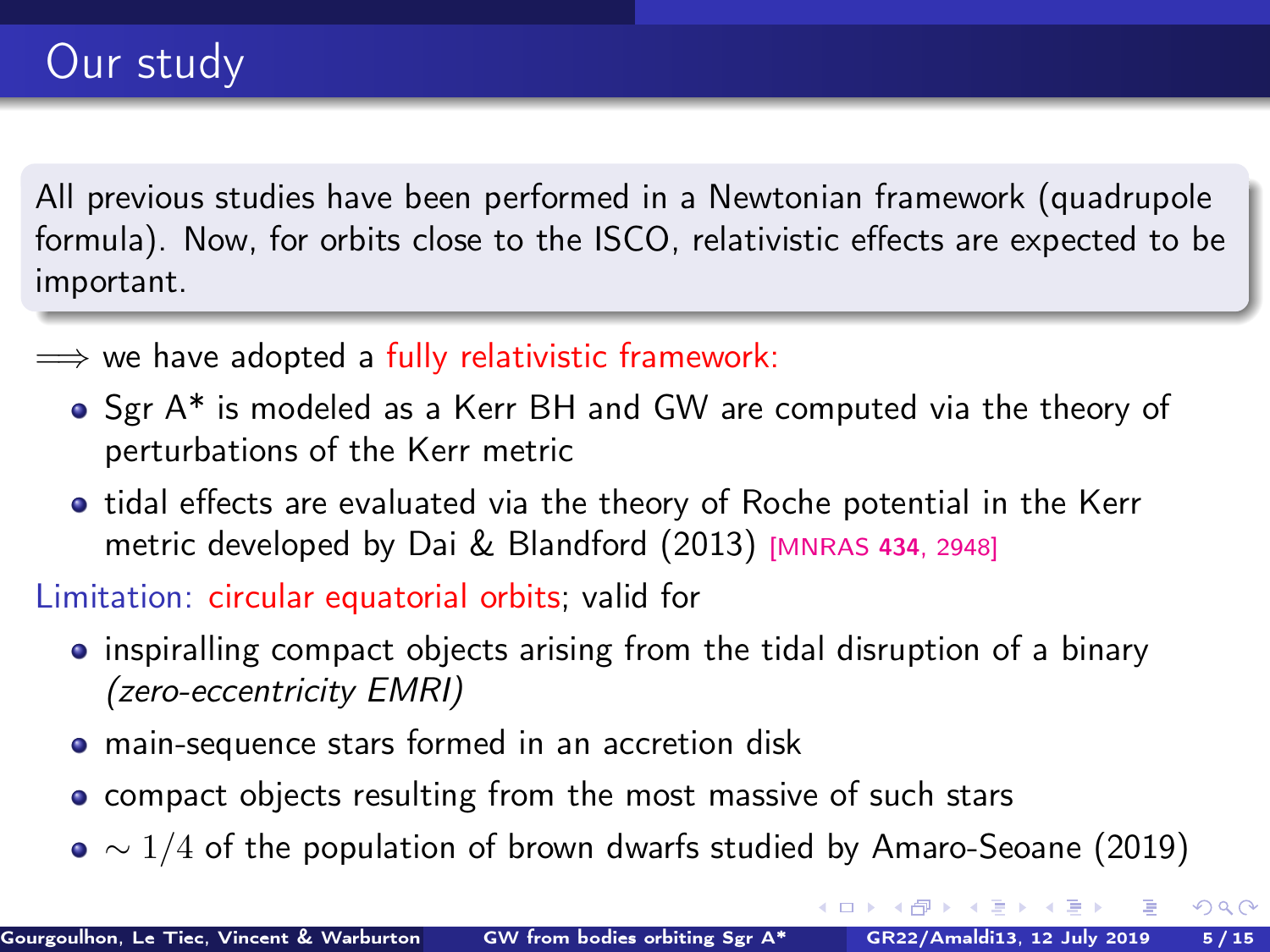#### <span id="page-8-0"></span>Detweiler (1978)

$$
h_+ - \mathrm{i}h_\times = \frac{2\mu}{r} \sum_{\ell=2}^{\infty} \sum_{\substack{m=-\ell \\ m\neq 0}}^{\ell} \frac{Z_{\ell m}^{\infty}(r_0)}{(m\omega_0)^2} - 2S_{\ell m}^{am\omega_0}(\theta, \varphi) e^{-\mathrm{i}m(\omega_0(t-r_*)+\varphi_0)}
$$

 $\mu$ : mass of orbiting object;  $(t, r, \theta, \varphi)$ : Boyer-Lindquist coordinates of the observer  ${}_{-2}S_{\ell m}^{am\omega_{0}}(\theta,\varphi)$ : spheroidal harmonics of spin weight  $-2$ 

 $\leftarrow$   $\leftarrow$   $\leftarrow$   $\leftarrow$   $\leftarrow$   $\leftarrow$   $\leftarrow$   $\leftarrow$   $\leftarrow$   $\leftarrow$   $\leftarrow$   $\leftarrow$   $\leftarrow$   $\leftarrow$   $\leftarrow$   $\leftarrow$   $\leftarrow$   $\leftarrow$   $\leftarrow$   $\leftarrow$   $\leftarrow$   $\leftarrow$   $\leftarrow$   $\leftarrow$   $\leftarrow$   $\leftarrow$   $\leftarrow$   $\leftarrow$   $\leftarrow$   $\leftarrow$   $\leftarrow$   $\leftarrow$   $\leftarrow$   $\leftarrow$   $\leftarrow$   $\leftarrow$   $\leftarrow$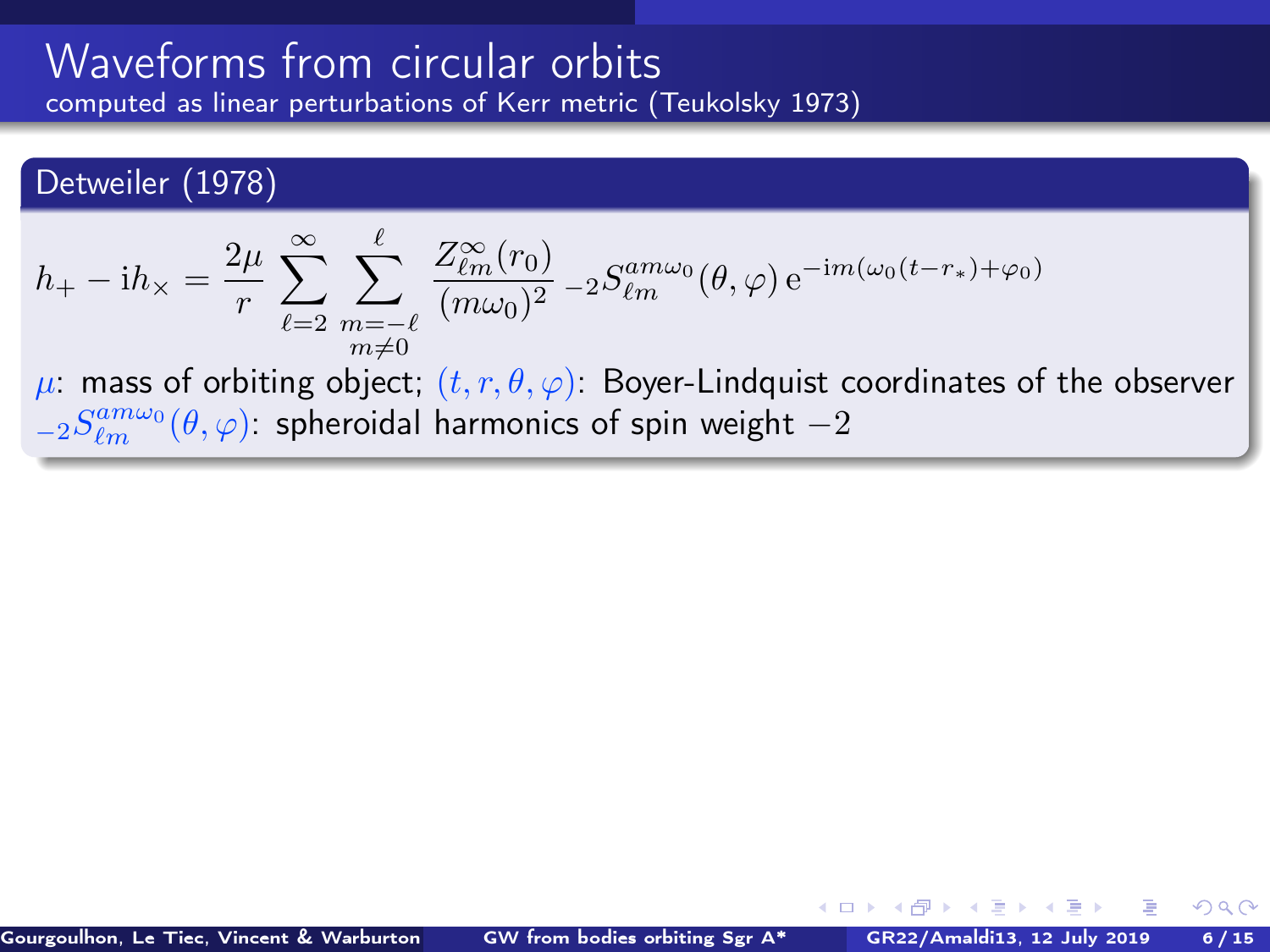#### <span id="page-9-0"></span>Detweiler (1978)

$$
h_+ - \mathrm{i}h_\times = \frac{2\mu}{r} \sum_{\ell=2}^\infty \sum_{\substack{m=-\ell\\m\neq 0}}^\ell \frac{Z_{\ell m}^\infty(r_0)}{(m\omega_0)^2} - 2S_{\ell m}^{am\omega_0}(\theta,\varphi) e^{-\mathrm{i}m(\omega_0(t-r_*)+\varphi_0)}
$$

 $\mu$ : mass of orbiting object;  $(t, r, \theta, \varphi)$ : Boyer-Lindquist coordinates of the observer  ${}_{-2}S_{\ell m}^{am\omega_{0}}(\theta,\varphi)$ : spheroidal harmonics of spin weight  $-2$ 

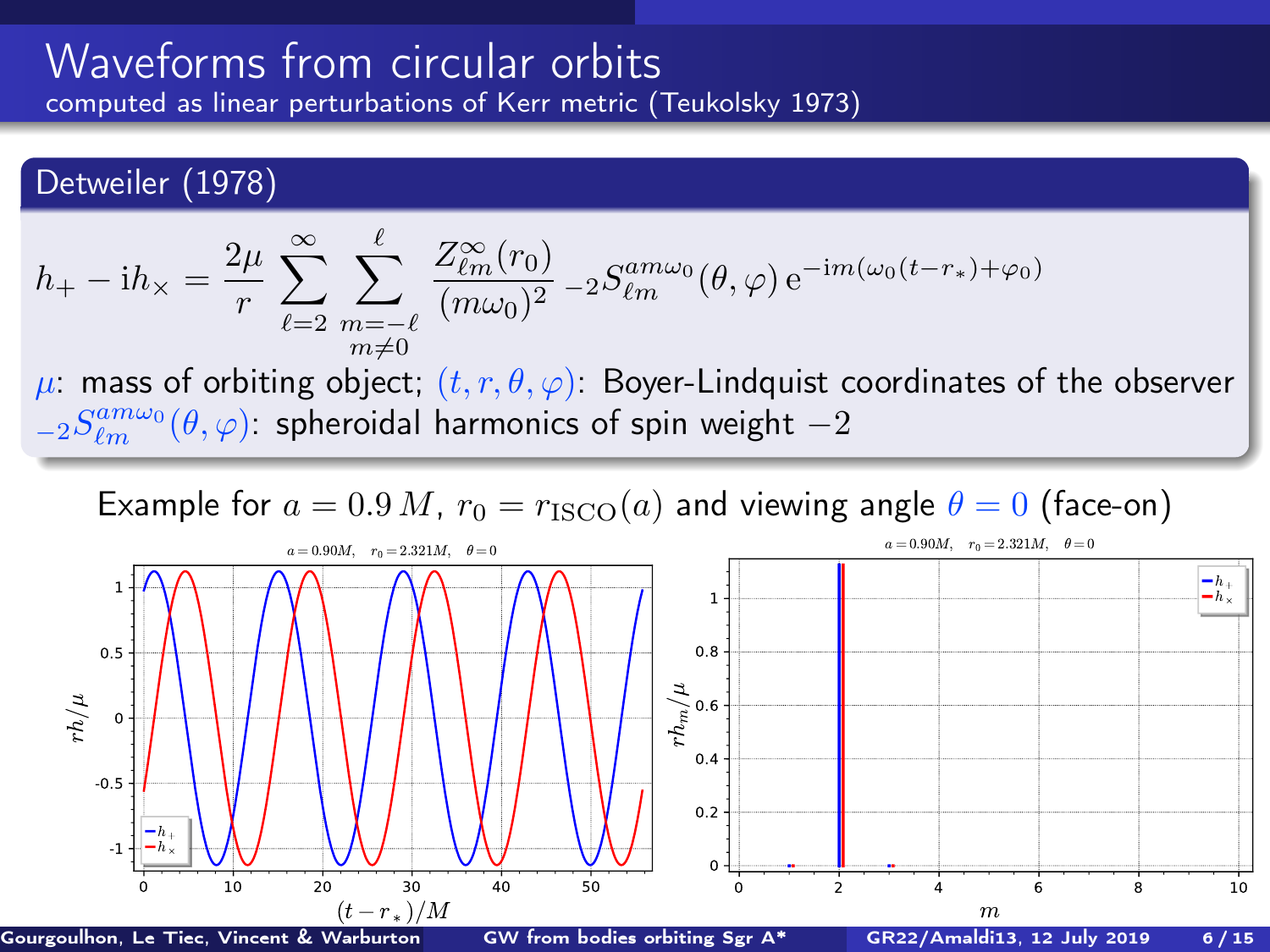#### Detweiler (1978)

$$
h_+ - \mathrm{i}h_\times = \frac{2\mu}{r} \sum_{\ell=2}^\infty \sum_{\substack{m=-\ell\\m\neq 0}}^\ell \frac{Z_{\ell m}^\infty(r_0)}{(m\omega_0)^2} - 2S_{\ell m}^{am\omega_0}(\theta,\varphi) e^{-\mathrm{i}m(\omega_0(t-r_*)+\varphi_0)}
$$

 $\mu$ : mass of orbiting object;  $(t, r, \theta, \varphi)$ : Boyer-Lindquist coordinates of the observer  ${}_{-2}S_{\ell m}^{am\omega_{0}}(\theta,\varphi)$ : spheroidal harmonics of spin weight  $-2$ 

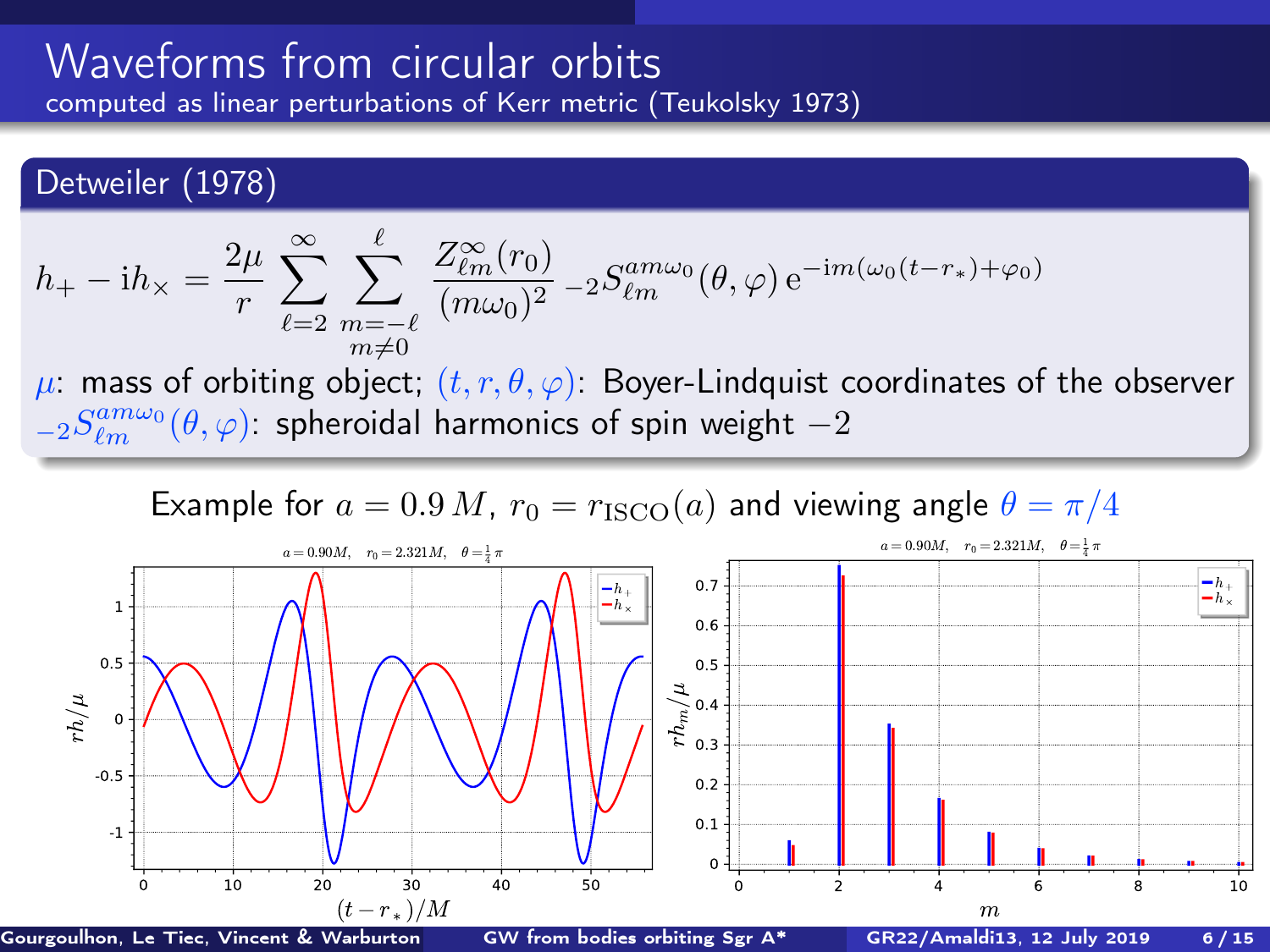#### <span id="page-11-0"></span>Detweiler (1978)

$$
h_+ - \mathrm{i}h_\times = \frac{2\mu}{r} \sum_{\ell=2}^\infty \sum_{\substack{m=-\ell\\m\neq 0}}^\ell \frac{Z_{\ell m}^\infty(r_0)}{(m\omega_0)^2} - 2S_{\ell m}^{am\omega_0}(\theta,\varphi) e^{-\mathrm{i}m(\omega_0(t-r_*)+\varphi_0)}
$$

 $\mu$ : mass of orbiting object;  $(t, r, \theta, \varphi)$ : Boyer-Lindquist coordinates of the observer  ${}_{-2}S_{\ell m}^{am\omega_{0}}(\theta,\varphi)$ : spheroidal harmonics of spin weight  $-2$ 

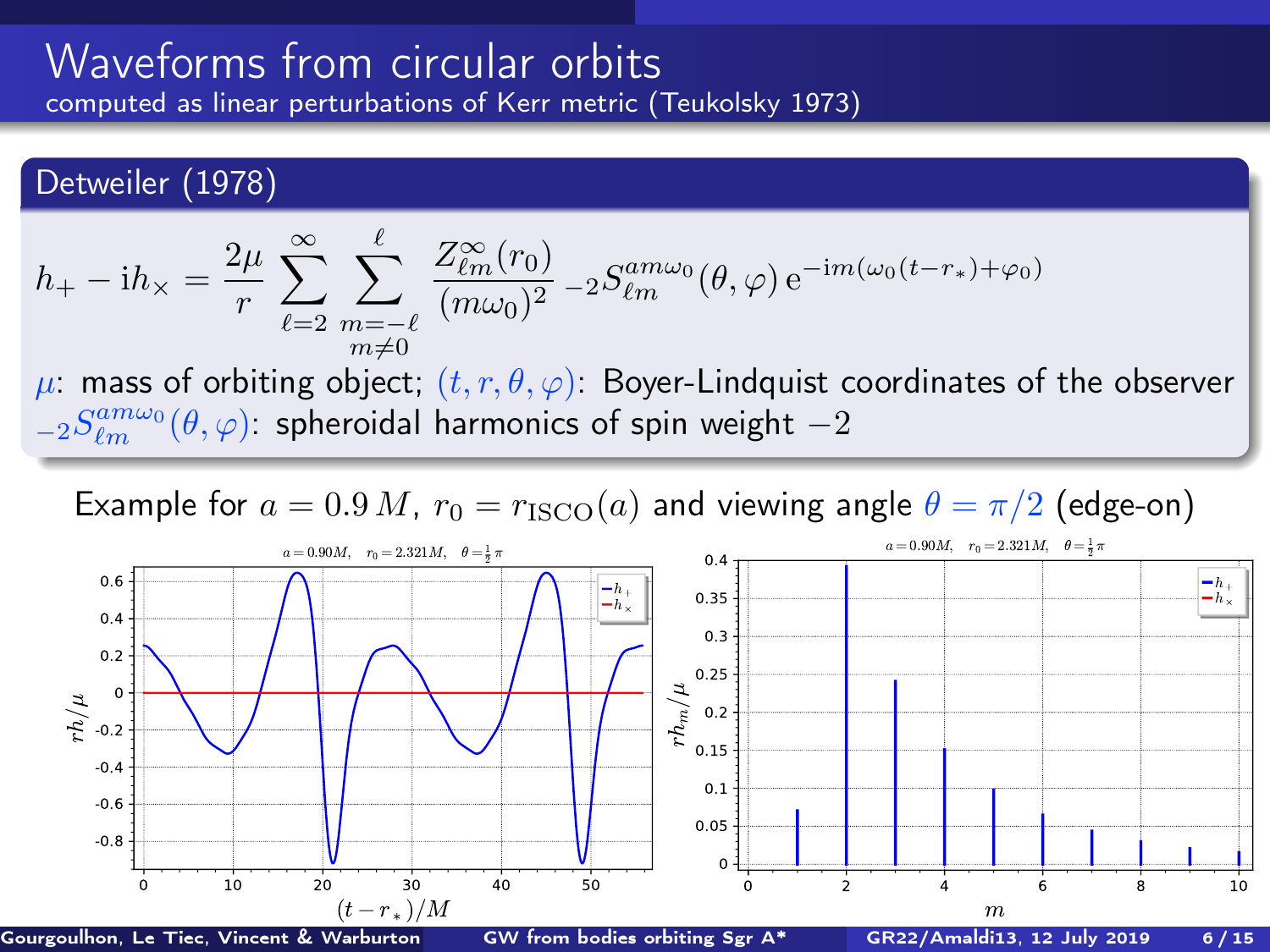# <span id="page-12-0"></span>Implementation: the kerrgeodesic gw package

All computations (GW waveforms, SNR in LISA, energy fluxes, inspiralling time, etc.) have been implemented as a Python package for the open-source mathematics software system SageMath:

[kerrgeodesic\\_gw](https://pypi.org/project/kerrgeodesic-gw/)

kerrgeodesic\_gw is

- entirely open-source: [https:](https://github.com/BlackHolePerturbationToolkit/kerrgeodesic_gw) [//github.com/BlackHolePerturbationToolkit/kerrgeodesic\\_gw](https://github.com/BlackHolePerturbationToolkit/kerrgeodesic_gw)
- is distributed via the PyPi (the Python Package Index): <https://pypi.org/project/kerrgeodesic-gw/> so that the installation in SageMath is very easy: sage -pip install kerrgeodesic\_gw
- **•** is part of the Black Hole Perturbation Toolkit: <http://bhptoolkit.org/>

4 0 8 4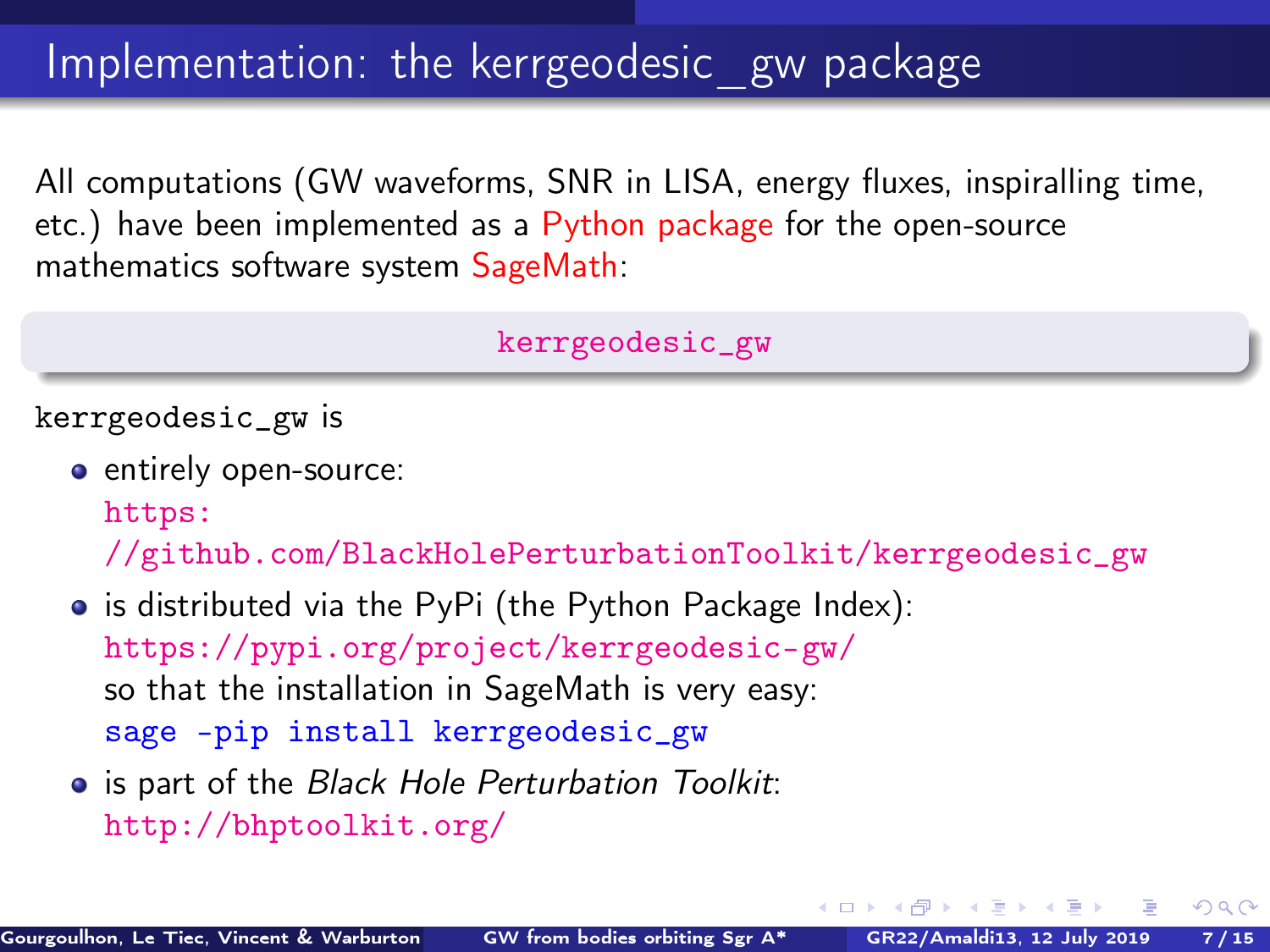### <span id="page-13-0"></span>Signal-to-noise ratio in the LISA detector as a function of the circular orbit radius  $r_0$



[\[Gourgoulhon, Le Tiec, Vincent & Warburton, A&A](https://doi.org/10.1051/0004-6361/201935406) 6[27](#page-14-0), [A](#page-12-0)[9](#page-13-0)[2](#page-14-0) [\(](#page-15-0)[201](#page-0-0)[9\)\]](#page-22-0)

 $QQ$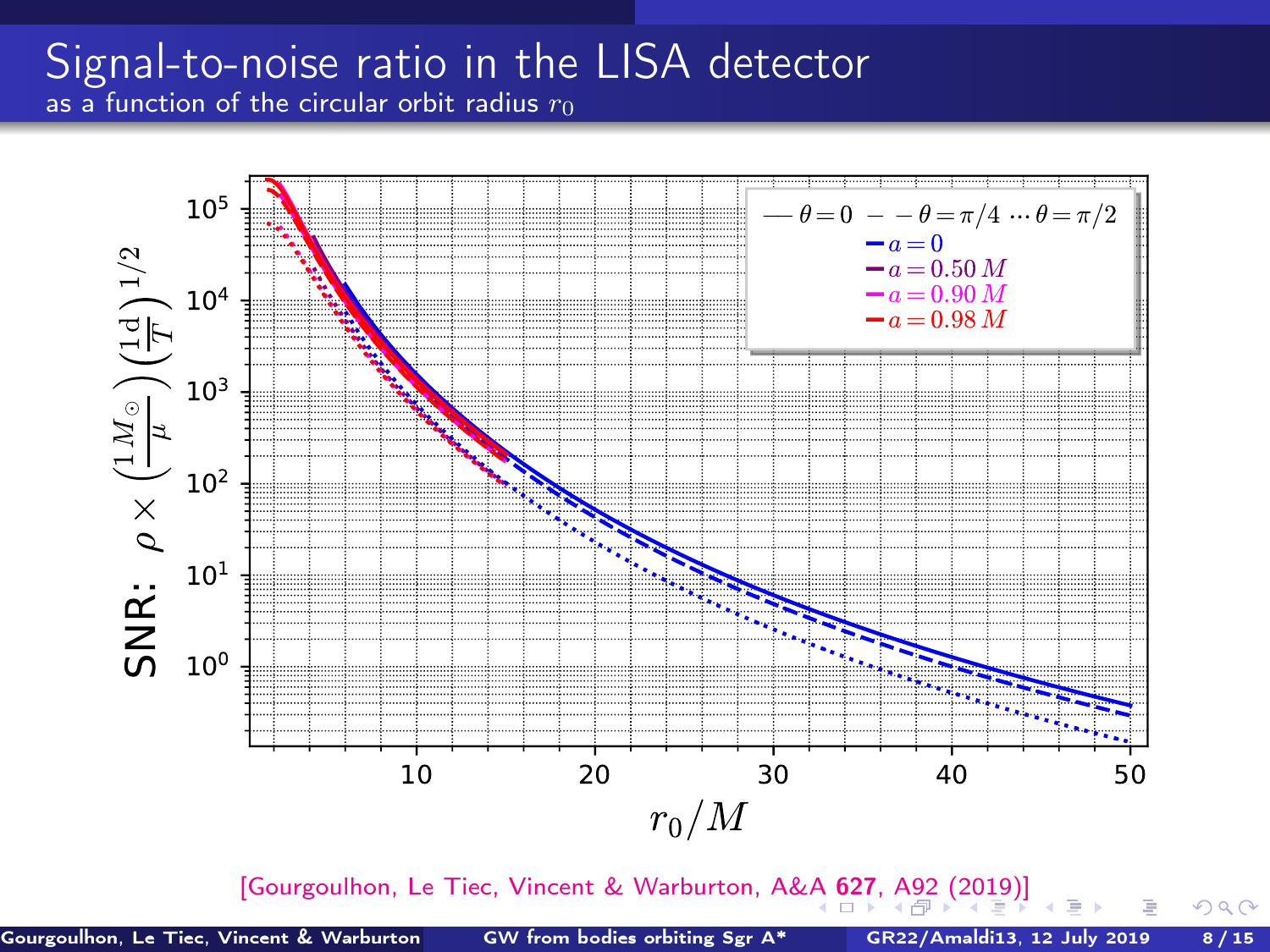### <span id="page-14-0"></span>Signal-to-noise ratio in the LISA detector as a function of the circular orbit radius  $r_0$



[\[Gourgoulhon, Le Tiec, Vincent & Warburton, A&A](https://doi.org/10.1051/0004-6361/201935406) 6[27](#page-15-0), [A](#page-12-0)[9](#page-13-0)[2](#page-14-0) [\(](#page-15-0)[201](#page-0-0)[9\)\]](#page-22-0)

 $QQ$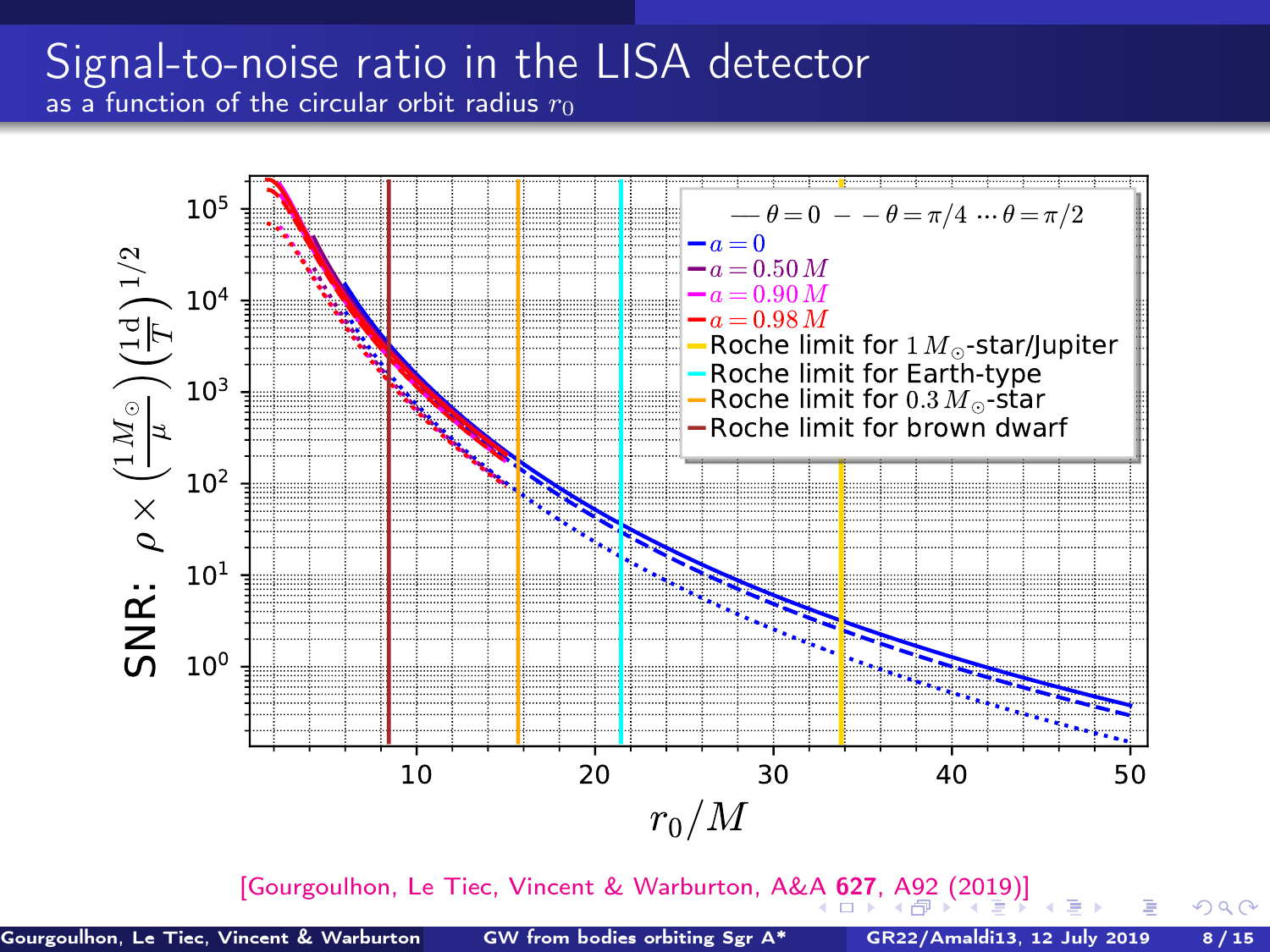## <span id="page-15-0"></span>Minimal detectable mass by LISA

Detection criteria: SNR > 10 Observation time:  $T = 1$  yr



Gourgoulhon, Le Tiec, Vincent & Warburton ([GW from bodies orbiting Sgr A\\*](#page-0-0) GR22/Amaldi13, 12 July 2019 9/15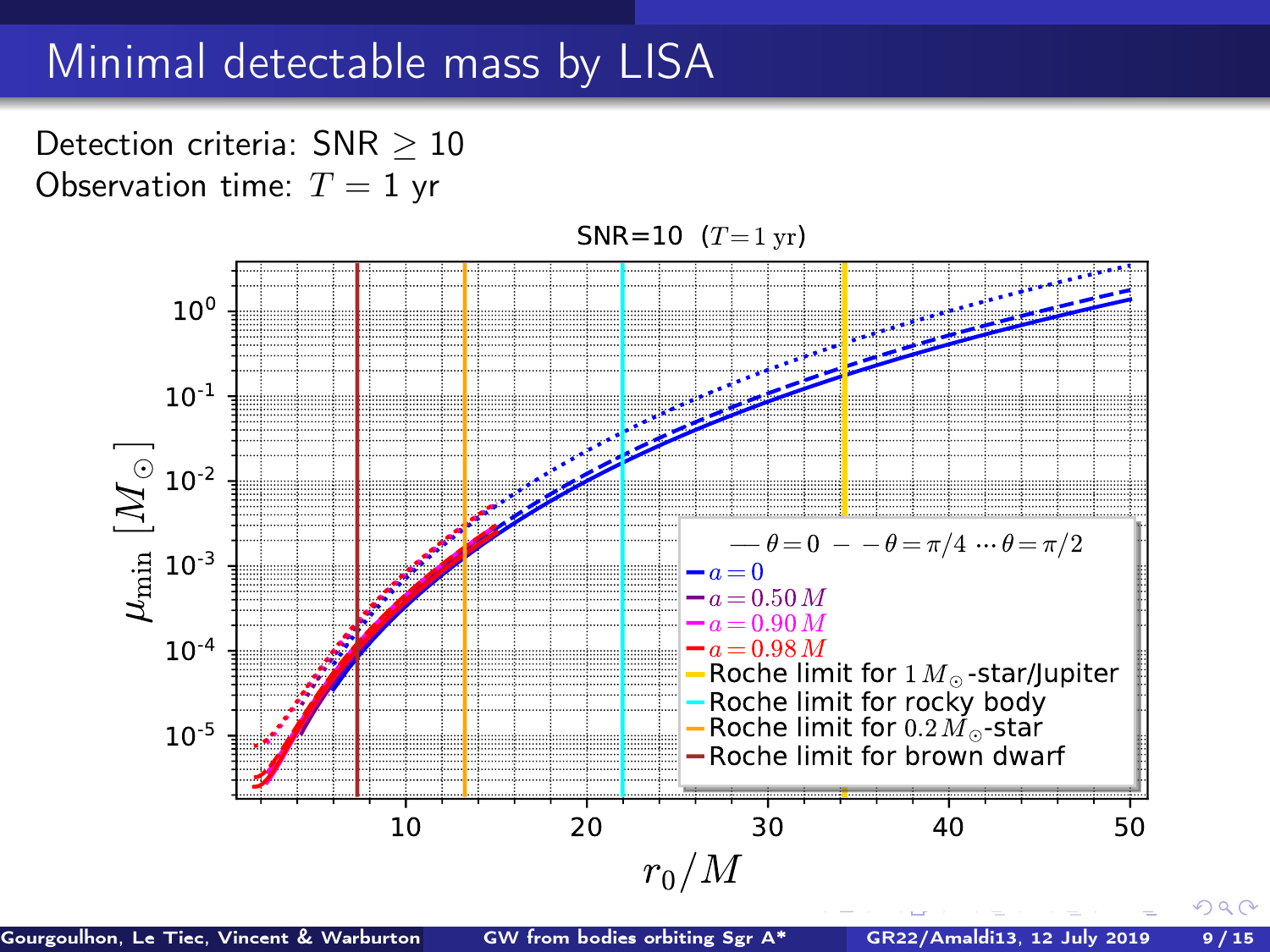# Maximum orbital radius for LISA detection

Maximum orbital radius  $r_{0,\text{max}}$  for a SNR = 10 detection by LISA in one year of data, as a function of the mass  $\mu$  of the object orbiting around Sgr A\*:





Gourgoulhon, Le Tiec, Vincent & Warburton [GW from bodies orbiting Sgr A\\*](#page-0-0) GR22/Amaldi13, 12 July 2019 10/15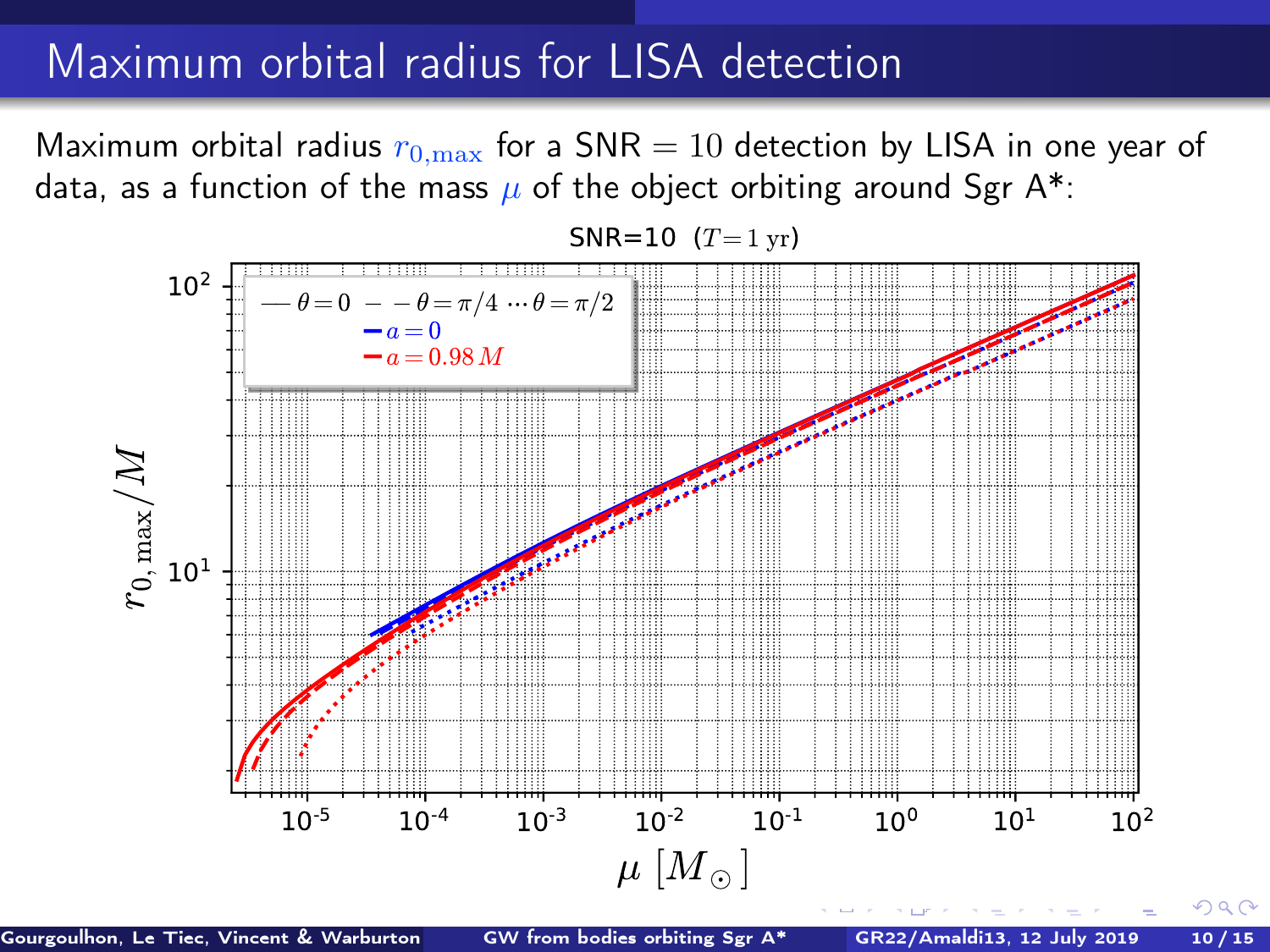# Life time of circular orbits (slow inspiral)

 $T_{\text{life}}$ : time for a compact object to reach the ISCO on the slow inspiral induced by gravitational radiation reaction



Gourgoulhon, Le Tiec, Vincent & Warburton ([GW from bodies orbiting Sgr A\\*](#page-0-0) GR22/Amaldi13, 12 July 2019 11/15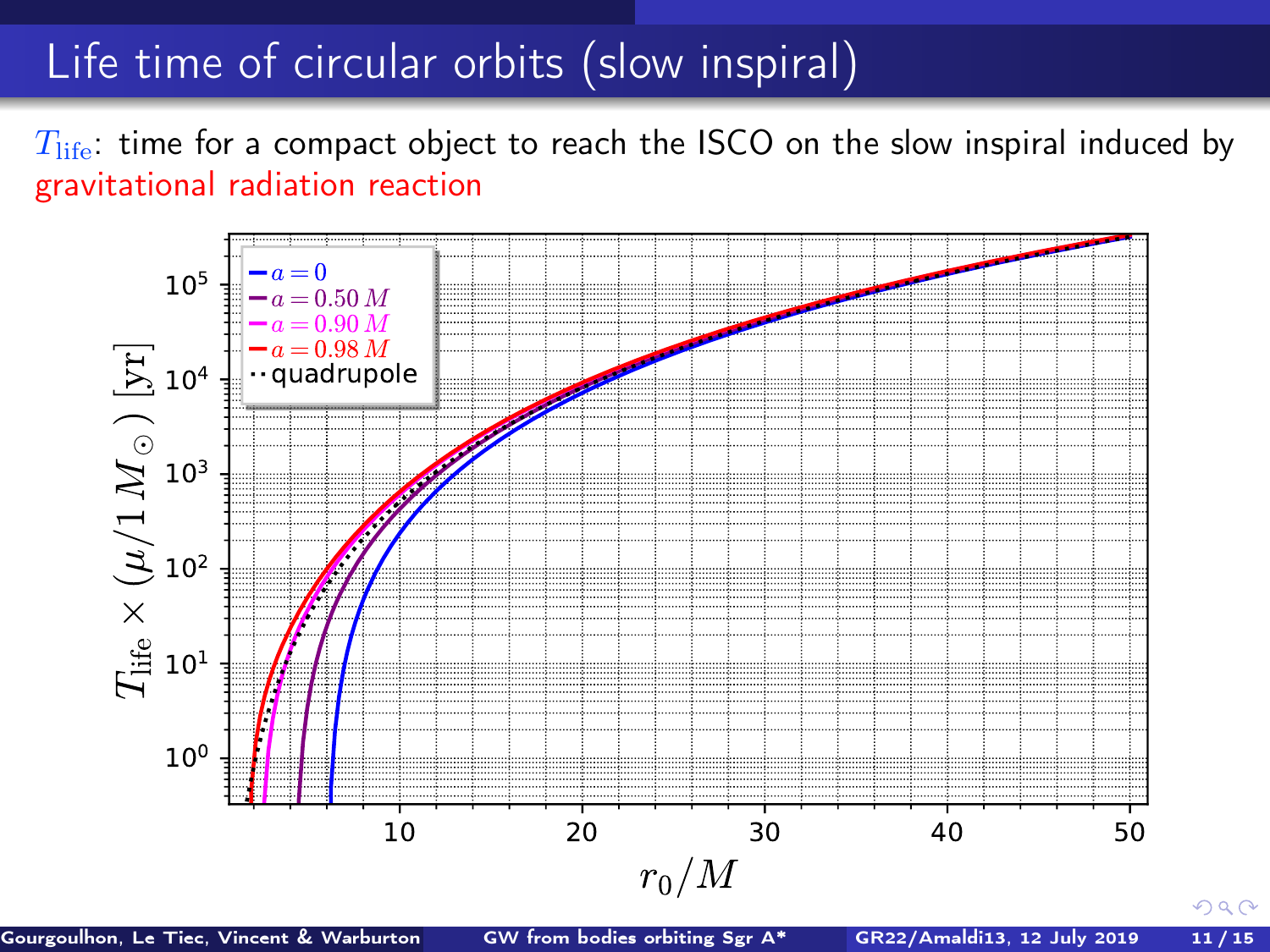Inspiral time from orbit  $r_0$  to orbit  $r_1$  due to reaction to gravitational radiation:

$$
T_{\rm ins}(r_0,r_1) = \frac{M^2}{2\mu} \int_{r_1/M}^{r_0/M} \frac{1 - 6/x + 8\bar{a}/x^{3/2} - 3\bar{a}^2/x^2}{\left(1 - 3/x + 2\bar{a}/x^{3/2}\right)^{3/2}} \frac{\mathrm{d}x}{x^2(\tilde{L}_{\infty}(x) + \tilde{L}_{\rm H}(x))}
$$

where  $\tilde L_{\infty,\mathrm{H}}(x):=(M/\mu)^2 L_{\infty,\mathrm{H}}(xM)$  and  $L_\infty$  (resp.  $L_\mathrm{H}$ ) is the total GW power emitted at infinity (resp. through the BH event horizon) by a particle of mass  $\mu$  orbiting at  $r = xM$ 

#### Compact object

$$
T_{\text{in-band}} = T_{\text{ins}}(r_{0,\text{max}}, r_{\text{ISCO}}) = T_{\text{life}}(r_{0,\text{max}})
$$

#### Main-sequence stars and brown dwarfs

$$
T_{\rm in\text{-}band} \geq T_{\rm in\text{-}band}^{\rm ins} = T_{\rm ins}(r_{\rm 0,max}, r_{\rm Roche})
$$

 $\leftarrow$   $\leftarrow$   $\leftarrow$   $\leftarrow$   $\leftarrow$   $\leftarrow$   $\leftarrow$   $\leftarrow$   $\leftarrow$   $\leftarrow$   $\leftarrow$   $\leftarrow$   $\leftarrow$   $\leftarrow$   $\leftarrow$   $\leftarrow$   $\leftarrow$   $\leftarrow$   $\leftarrow$   $\leftarrow$   $\leftarrow$   $\leftarrow$   $\leftarrow$   $\leftarrow$   $\leftarrow$   $\leftarrow$   $\leftarrow$   $\leftarrow$   $\leftarrow$   $\leftarrow$   $\leftarrow$   $\leftarrow$   $\leftarrow$   $\leftarrow$   $\leftarrow$   $\leftarrow$   $\leftarrow$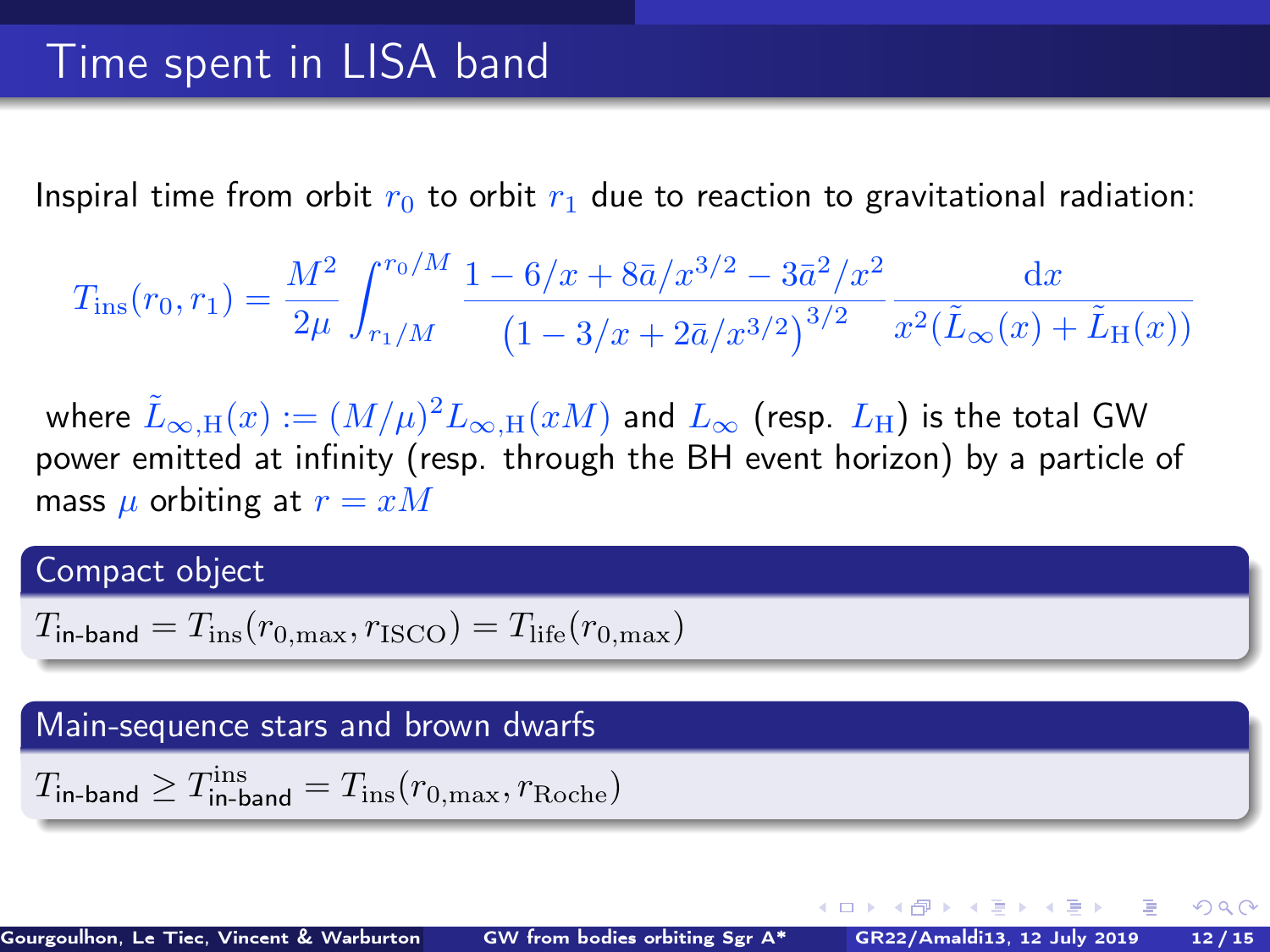### Time in LISA band for an inspiralling compact object as a function of the compact object mass  $\mu$

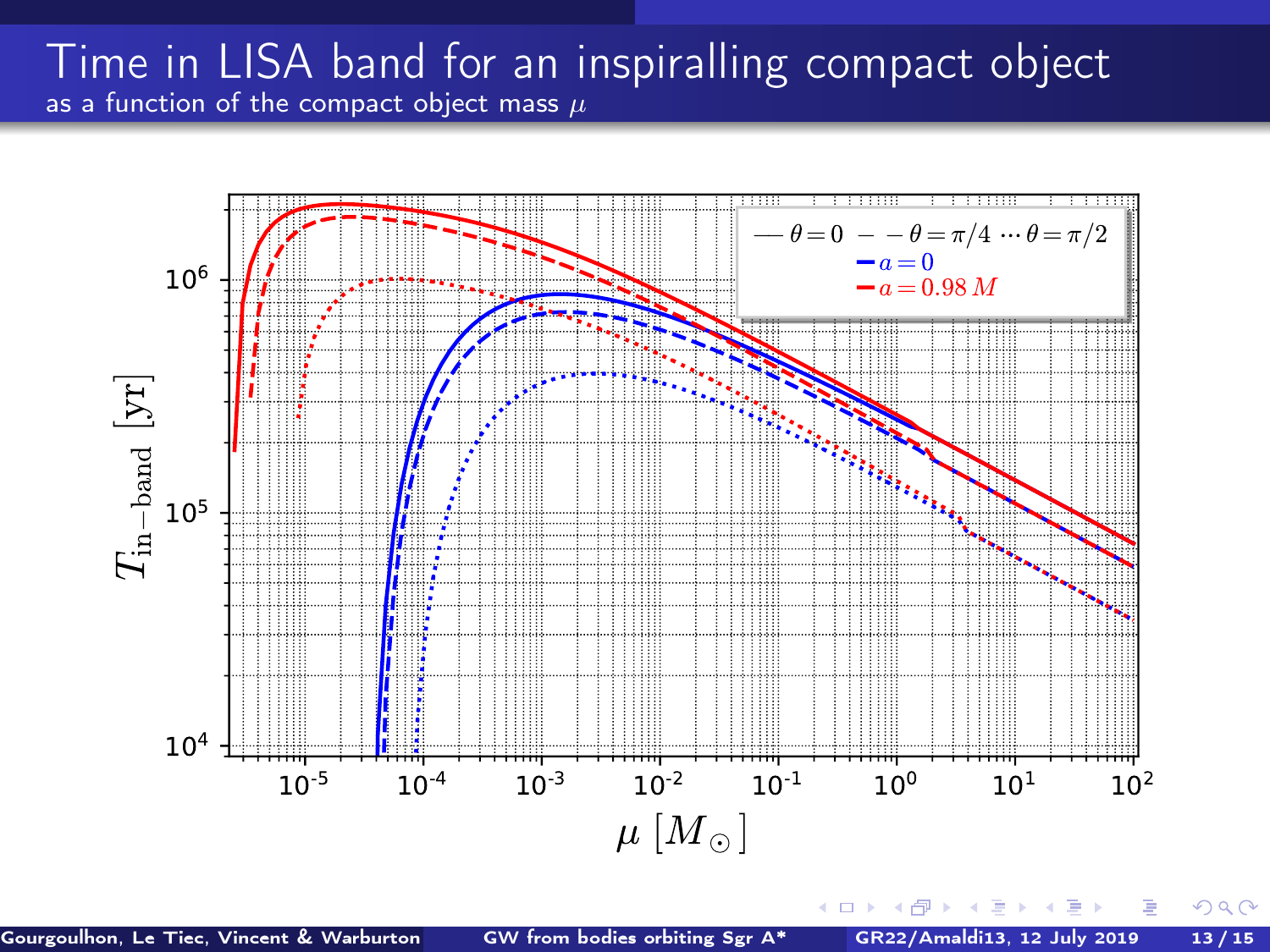# Time in LISA band for brown dwarfs and main-sequence stars

### Results for

- inclination angle  $\theta = 0$
- BH spin  $a = 0$  (outside parentheses) and  $a = 0.98M$  (inside parentheses)

|                                                        | brown dwarf  | red dwarf    | Sun-type     | $2.4 M_{\odot}$ -star |
|--------------------------------------------------------|--------------|--------------|--------------|-----------------------|
| $\mu/M_{\odot}$                                        | 0.062        | 0.20         |              | 2.40                  |
| $\rho/\rho_{\odot}$                                    | 131.         | 18.8         |              | 0.367                 |
| $r_{0,\text{max}}/M$                                   | 28.2(28.0)   | 35.0(34.9)   | 47.1(47.0)   | 55.6(55.6)            |
| $f_{m=2}(r_{0,\text{max}})$                            |              |              |              |                       |
| [mHz]                                                  | 0.105(0.106) | 0.076(0.076) | 0.049(0.049) | 0.038(0.038)          |
| $r_{\rm Roche}/M$                                      | 7.31(6.93)   | 13.3(13.0)   | 34.2(34.1)   | 47.6 $(47.5)$         |
| $T_{\text{in-band}}^{\text{ins}}$ [10 <sup>5</sup> yr] | 4.98(5.55)   | 3.72(3.99)   | 1.83(1.89)   | 0.938(0.945)          |

 $-0.173 - 0.025$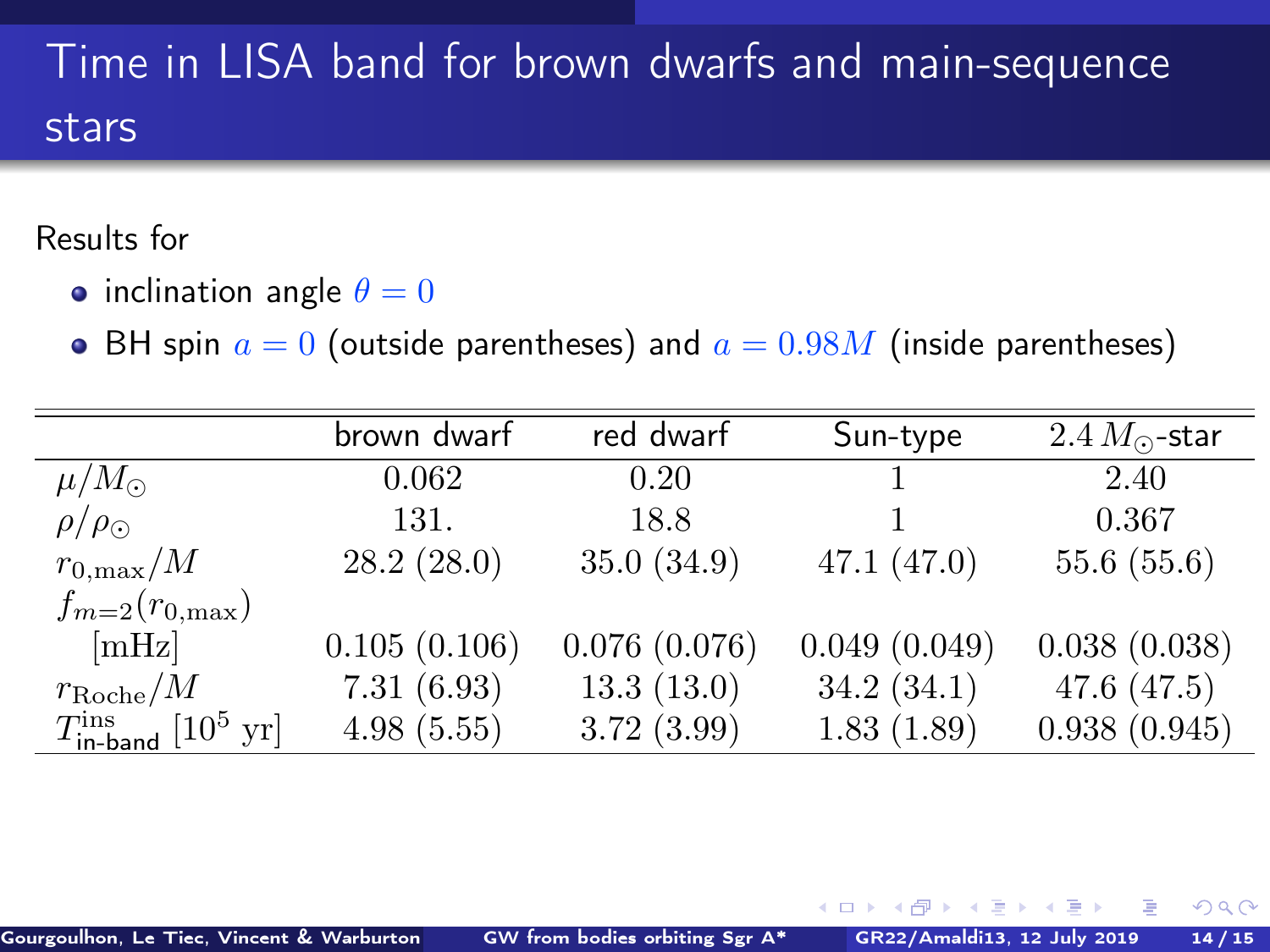# Time in LISA band for brown dwarfs and main-sequence stars

### Results for

- inclination angle  $\theta = 0$
- BH spin  $a = 0$  (outside parentheses) and  $a = 0.98M$  (inside parentheses)

|                                                        | brown dwarf  | red dwarf    | Sun-type     | $2.4 M_{\odot}$ -star |
|--------------------------------------------------------|--------------|--------------|--------------|-----------------------|
| $\mu/M_{\odot}$                                        | 0.062        | 0.20         | 1.           | 2.40                  |
| $\rho/\rho_{\odot}$                                    | 131.         | 18.8         |              | 0.367                 |
| $r_{0,\rm max}/M$                                      | 28.2(28.0)   | 35.0(34.9)   | 47.1(47.0)   | 55.6(55.6)            |
| $f_{m=2}(r_{0,\text{max}})$                            |              |              |              |                       |
| [mHz]                                                  | 0.105(0.106) | 0.076(0.076) | 0.049(0.049) | 0.038(0.038)          |
| $r_{\rm Roche}/M$                                      | 7.31(6.93)   | 13.3(13.0)   | 34.2(34.1)   | 47.6 $(47.5)$         |
| $T_{\text{in-band}}^{\text{ins}}$ [10 <sup>5</sup> yr] | 4.98(5.55)   | 3.72(3.99)   | 1.83(1.89)   | 0.938(0.945)          |

Brown dwarfs stay for  $\sim 5 \times 10^5$  yr in LISA band

4.000.00